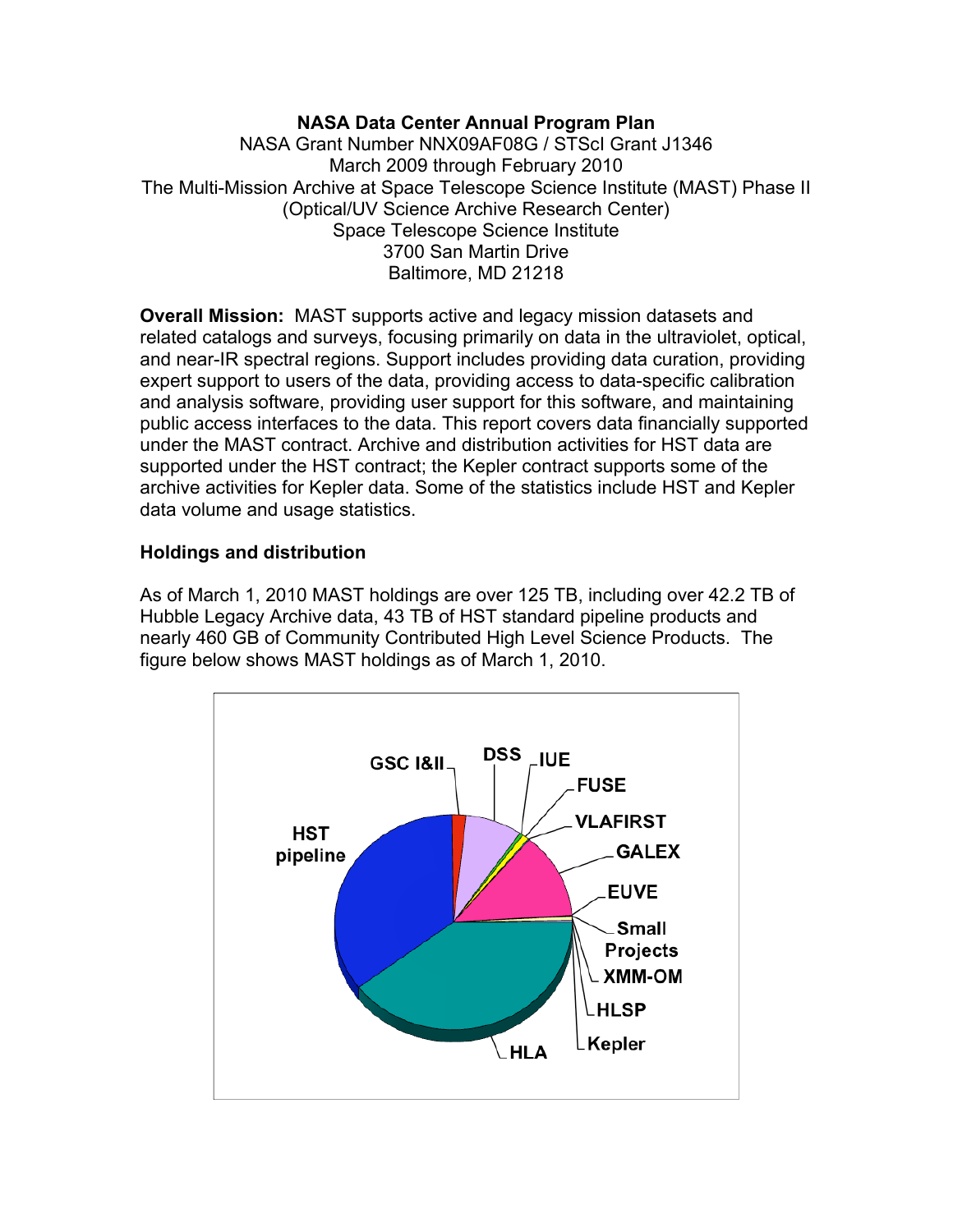The archives at STScI have distributed over 48 TB of data between March 2009 and February 2010, and have ingested over 5 TB of data. The figure below shows the statistics on data ingest and distribution to the public from March 2009 through February 2010.



## **Mission/Project reports**

## *Hubble Legacy Archive (HLA)*

HLA had its third data release (DR3) in May 2009. In this release, WFPC2 source lists, ACS mosaic images, the first set of NICMOS drizzled images and the first set of ACS extracted grism spectra (contributed by the ST-ECF) were added to the HLA data holdings. This brought the total data holdings to approximately 34 TB. DR3 also included numerous user interface enhancements: improved cart handling capabilities with better interaction with ST-DADS, better filtering and sorting capabilities and improvements in the interactive display in the form of GALEX catalog overlays and advanced contrast controls.

Following DR3, work started on DR4, which is planned to be installed in Spring 2010. This release is targeted to contain the complete set of NICMOS drizzled images; to bring ACS products up to date; to complete the set of WFPC2 drizzled products from the final calibrations along with updating the associated WFPC2 source lists; to add new High Level Science Products (HLSP) to the HLA databases and interfaces; to add new ACS mosaics and an initial set WFC3/COS data. User interface enhancements include a new 1D-plotting tool that is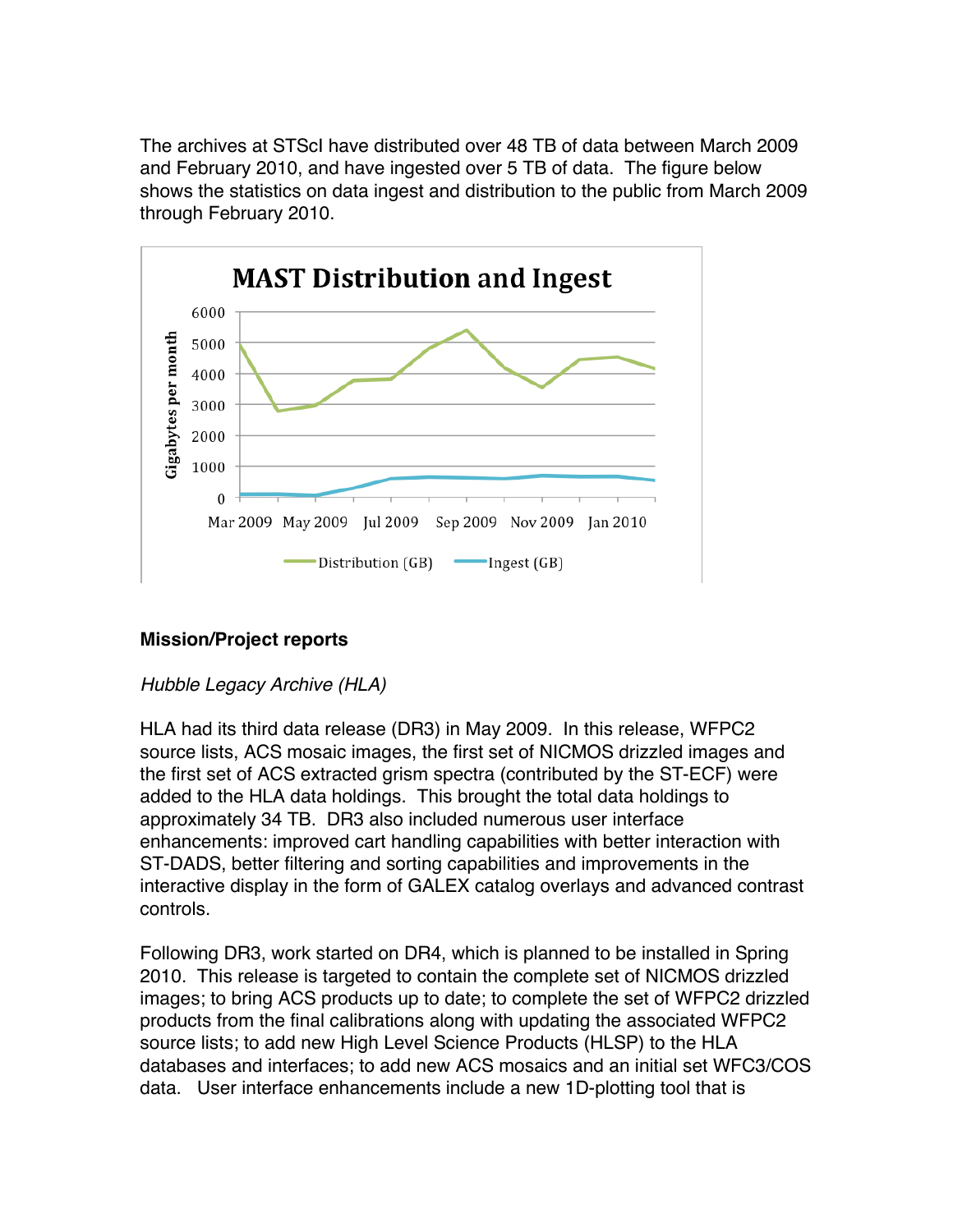integrated into the interactive display, better source list distribution capabilities, enhanced HST based lookup capabilities, and numerous minor changes and performance improvements.

# *Galaxy Explorer (GALEX)*

The GR4 data release was supplemented with GR5 adding depth (or exposure) and sky area for the deeper surveys; the all sky survey was completed with the GR4 in 2008. A number of GR4 Grism sky areas ("tiles") did not have correct imaging antecedent files, and MAST worked with Caltech to identify these tiles so that it could reprocess them correctly. MAST received a monthly delivery of Guest Investigator data products, ingested these products and provided the GI office at Goddard a detailed listing of the new products. (The GI office notifies the PIs of the availability of their proprietary data as an outcome of this process.)

MAST has begun preparations for delivery and ingest of GR6. Several changes to schema are required so that ingest of GR6 can proceed automatically. In addition, during the year MAST participated in weekly discussions with the project regarding the GALEX catalog of far-near UV object cross-matches for the all sky and medium deep surveys, as well as of cross matches between these surveys called "GCATT". MAST has provided advise to the GCATT group regarding documentation of this new catalog.

MAST and JHU's Sloan Digitized Sky Survey group collaborated to produce GALEX-Sloan object cross-match tables, using the GR4/5 catalogs. The final cross-match tables were delivered from JHU and installed as a new search application in the CasJobs tool. MAST wrote a tutorial describing use of the CasJobs cross-match. An upgraded version of JHU CasJobs interface was imported and configured to utilize the GR4/GR5 dataset.

## *Far Ultraviolet Spectroscopic Explorer (FUSE)*

The FUSE project completed final processing the entire FUSE archive, and these standard products were archived in the archive. MAST staff members worked closely with the FUSE team to identify, archive, and integrate additional products and documentation that were available on the FUSE website into the MAST/FUSE website and archive. This work was generally completed in May 2009, although the reprocessing effort was completed in the fall of 2009.

## *Kepler*

The Kepler Data Management Center (DMC), funded directly from the Kepler Project, was established at STScI to archive the Kepler Data products. Kepler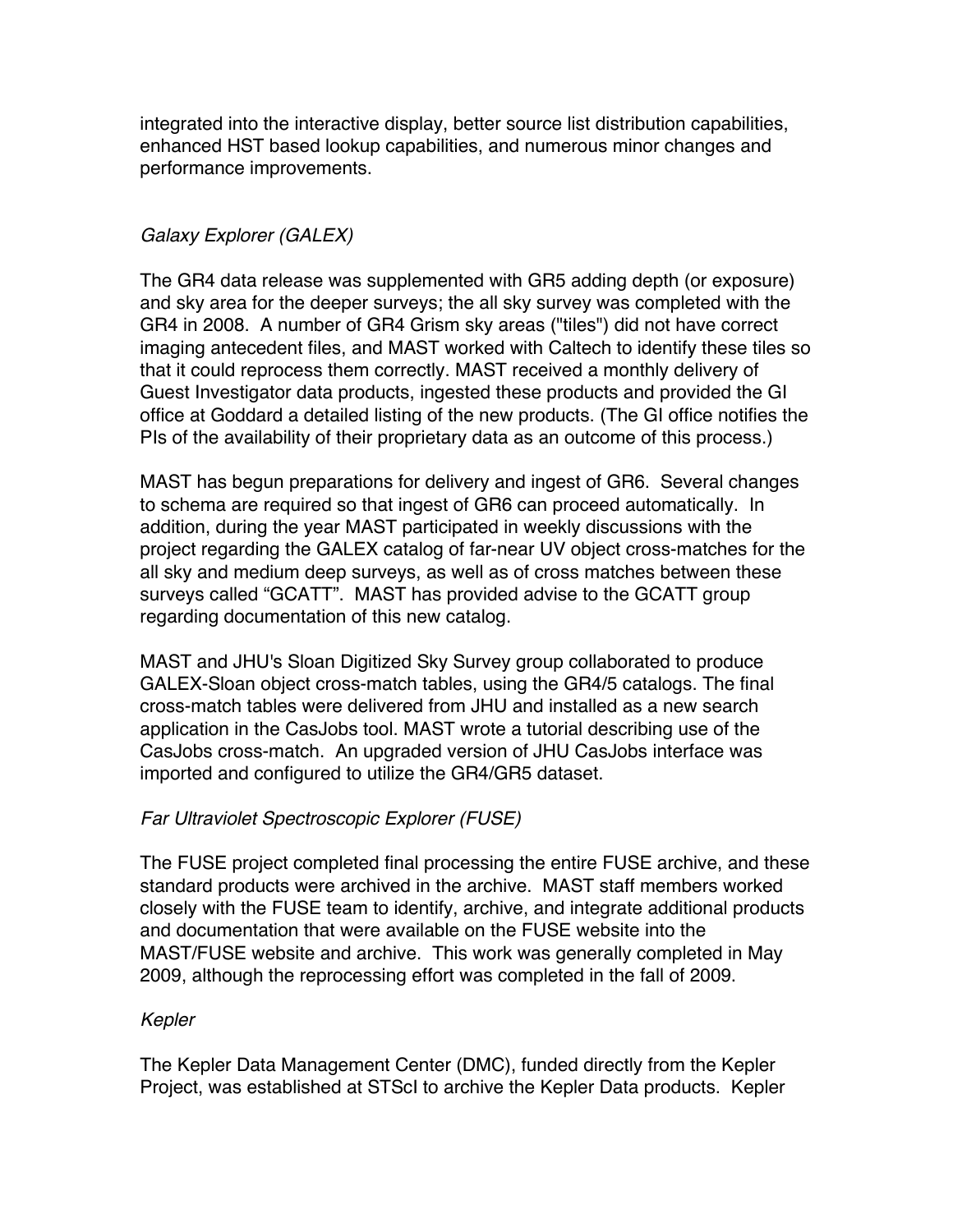project team members, Kepler DMC staff, and MAST staff members collaborated to design and implement several search interfaces and website documentation and content. Kepler project funded the work needed to implement Kepler interfaces and the website using existing MAST web technology and interfaces, just as the HST archive ingest and cataloging system was leverage to produce the Kepler archive pipelines.

MAST staff utilized astrometry.net to determine World Coordinate Systems (WCS) for the Kepler Full-Frame Images (FFI) that do not yet have WCS assigned as part of the processing pipeline. After the WCS were assigned, MAST staff utilized the FITS display software developed for the HLA to display the FFIs and to overlay catalog information on the image. Below is a screen shot of that interface.

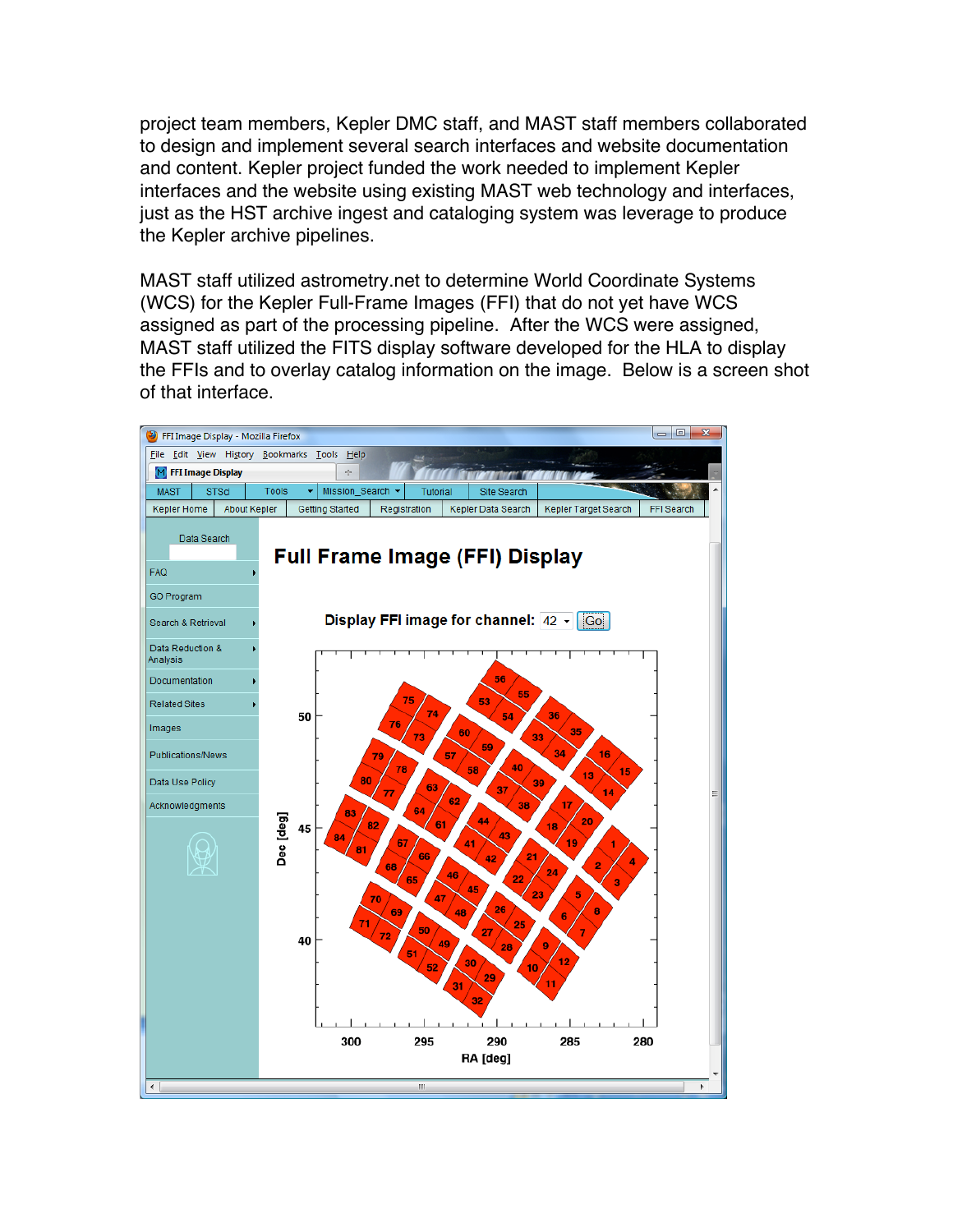### *Epoxi/EPOCh*

MAST participated in the Planetary Data Systems EPOXI mission review. This meeting was held to audit the quality and contents of mission data products for this supplementary program of the Deep Impact spacecraft. These products consist of images and spectra of the Earth seen at a distance and images of stars that host exoplanets. MAST has prepared a mission site and the supporting documentation. By the end of the reporting period the site was nearly ready, and MAST now awaits light curves for two of the exoplanet stars, as well as a release date embargo of February 28, 2010.

### *CHIPS*

Representatives of the CHIPS project delivered FITS data products for this small mission, and MAST readied supporting documentation. A prototype version of this website was prepared.

### **Community interaction**

### *Survey*

In May 2009 MAST administered what has become a yearly survey to gather feedback about our service and to gauge priorities for future work. There were 299 respondents to the survey. The results and many of the comments have been posted on the MAST website.(http://archive.stsci.edu/surveyresults/2009/index.html)

### *MAST Users Group*

The MAST Users Group (MUG) met in July 2009. The MUG provides an essential user perspective on archive operations and development. All the presentations have been posted on the MAST website. The MUG report is posted at (http://archive.stsci.edu/mug/index.html)

### *Newsletter*

MAST distributed two electronic newsletters during the past year. All MAST newsletters are available online. (http://archive.stsci.edu/archive\_news/).

### **Outreach**

MAST, in coordination with the HST Office of Public Outreach (OPO), has begun defining the work needed to integrate HST Press Release images and meta-data into the archive. Plans include building a database and completing any required meta-data (e.g. coordinates). These data will all be made available through Virtual Observatory (VO) services.

### **Virtual Observatory (VO)**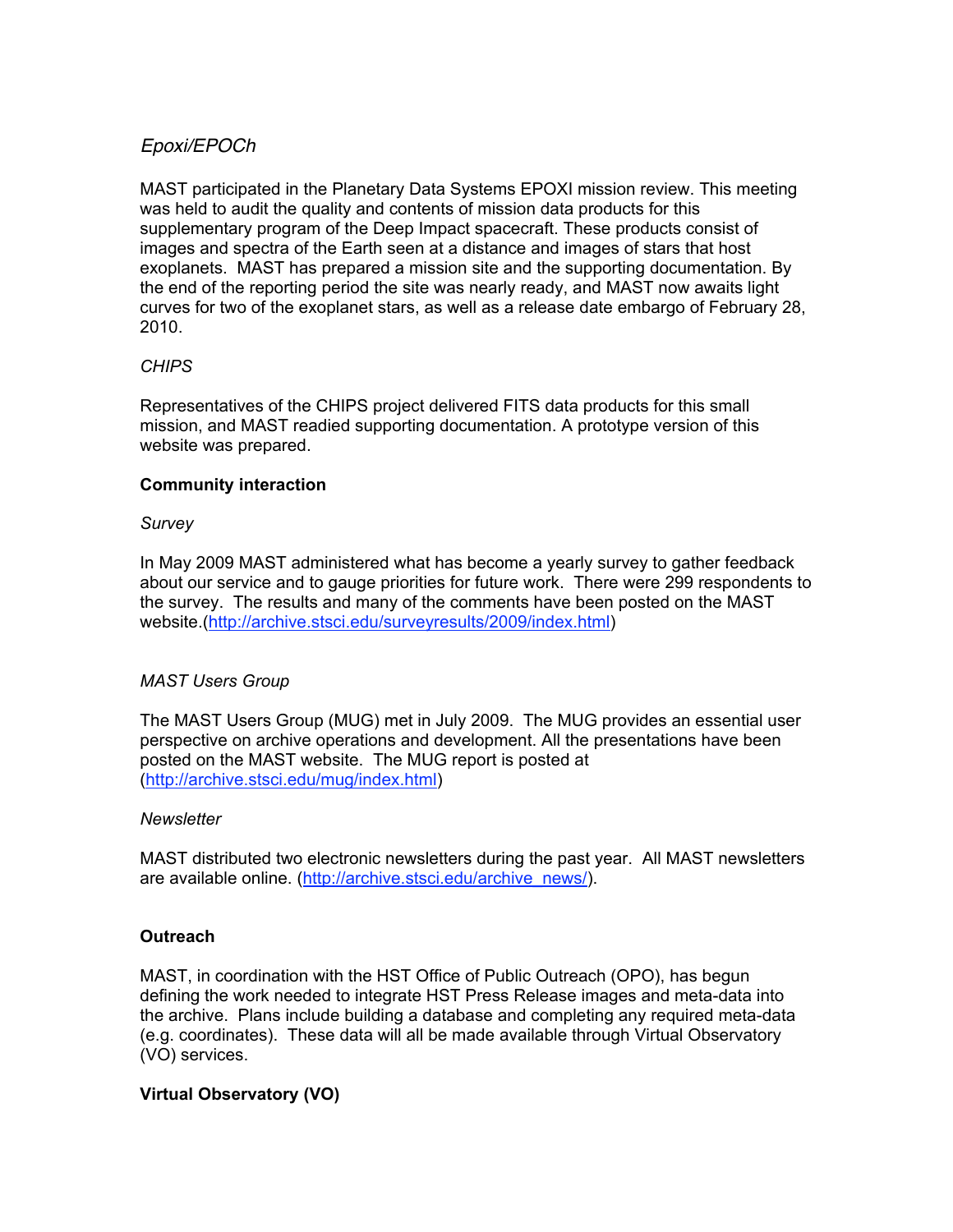A new version of the Virtual Observatory registry was deployed in June 2009. Staff members collaborated with other VO registry providers to provide curation of the registry contents and content harvesting activities, throughout the year. One representative attended the November 2009 International Virtual Observatory Interoperability meeting. Staff members participated in review and requirements definition for the Table Access Protocol (TAP) and the TAP Data Model.

#### **Other Major work efforts**

MAST staff worked on many projects during the past 10 months that introduced new or enhanced capabilities or attributes. We describe a few highlights below.

#### *Galexview GalexView / Galex Map Browser*

The flash interface galexView v. 1.4 was deployed with improved performance, a screen shot tool, and improved color palette to denote object positions. In addition to searching sky tiles from the mission surveys, galexView is now also able to access the Gil de Paz GALEX atlas of nearby (~1000) galaxies.

A library of Flash-based graphical components was developed including a Name Resolver, a Results Grid/Spreadsheet and an Image Viewer. These components are now utilized by galexView and were reused for an HST interface that replaces the old Starview Java application. The Archive Component Library will continue to be enhanced and extended to other missions in 2010.

Following a decision to integrate the GALEX Map browser and galexView search tools, MAST used the Google Maps API to create several sets of GALEX jpeg images representing a mosaic across the sky, each of a different resolution and for each of the GALEX surveys. A new version of galexView flash interface will seamlessly access these sky-wide maps. For a given sky area the deepest exposure will be rendered. The initial version the images are rendered in Mercator projection so the sky cannot be observed at a declination within 5 degrees of the poles. A later version will address this limitation by using a TOAST projection.

#### *Hardware and Migration*

Over the last year MAST purchased a number a new servers and disk storage, both to replace some aging hardware and to expand data holdings whilst also improving reliability and availability of services. We used to have different servers for various MAST datasets, and since some were older systems we were having more downtime due to hardware issues. We are now transitioning our data and services to modern clustered systems in a failover configuration so that any failure will not affect the data availability and services we provide to users. In addition, approximately 80TB of disk were purchased for placement in a new SAN also to improve reliability and availability. About 50% of this was to replace old, failing disk and the remainder was to augment storage for both GALEX data releases and HLA products. Work is well underway to migrate data holdings to the new storage and to migrate the databases to the servers.

During this reporting period, many of the MAST database tables were migrated from the Sybase database to a MS SQLServer database. The initial work was instigated when